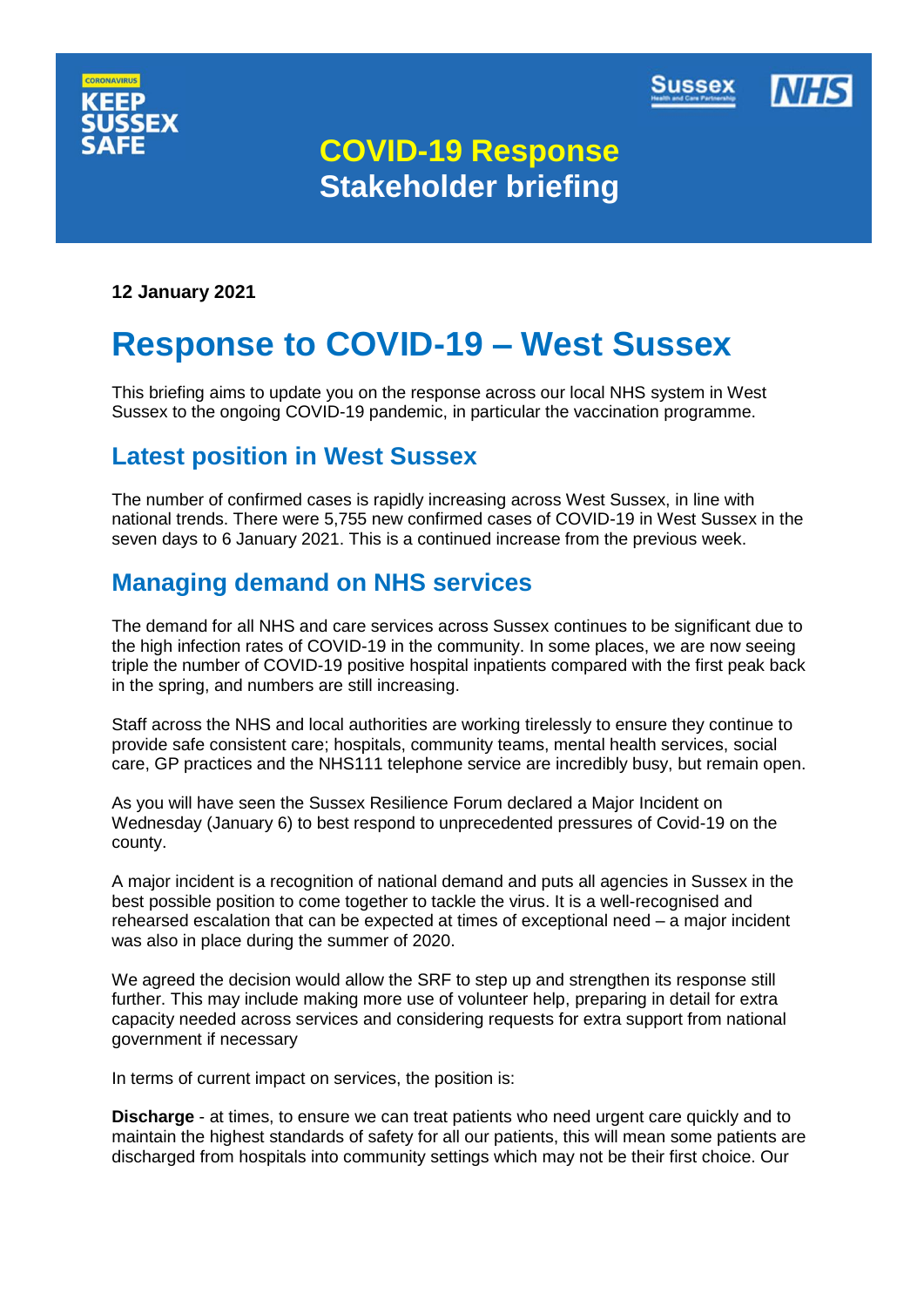teams are working to have conversations with families and manage this with each individual in the best possible way;

**Planned operations** – at this time the system is continuing to provide cancer, urgent elective operations and diagnostics, but some routine, planned operations are being delayed in order to respond to the increase in demand. These decisions are never taken lightly and are temporary measures only.

**Maternity services** - due to the significant pressure on our ambulance service, immediate changes are being made to maternity services to ensure that all births can take place as safely as possible. Whilst the ambulance trust is prioritising urgent 999 calls, this means that support for all emergencies from the ambulance service will be stretched and response times may be delayed. This includes attending home addresses for complications that can arise during home births, and attending for complications that can arise at stand-alone midwife led units where women/people may need to be transferred to another maternity unit.

The safety of births is our priority, so across West Sussex the decision has been made to suspend planned homebirths and births at stand-alone midwife led units including Eastbourne Hospital at this time. Our teams are working to ensure that our maternity services are as accommodating as possible and the home birthing teams and midwife-led unit midwives will be available to continue to provide care if you were planning a home birth or a midwife-led unit birth.

The situation continues to be monitored regularly and there are system calls every day. We will continue to keep you updated.

# **When** will I get my jab Vaccines are being rolled out in **GP-led vaccination services.** hospital hubs and care homes. Visit our website for the full list.

**COVID-19 Vaccination programme**

This week the Sussex vaccination programme has launched a new campaign to provide clear public information to members of the public, patients and our partners.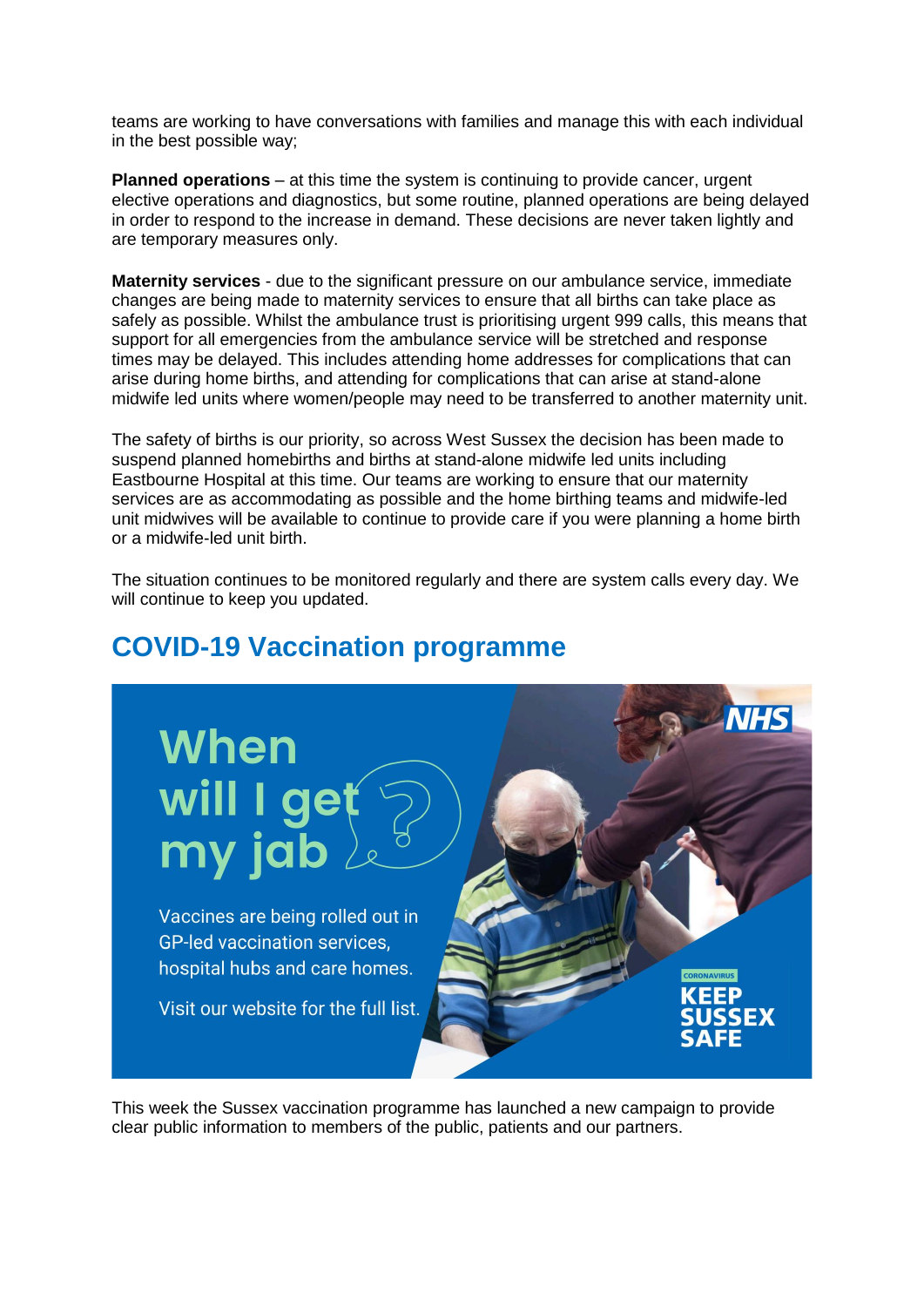The campaign will build over the coming days including promotion on social media, newspapers, community groups, and with partners.

We recognise the high interest from across our communities in the vaccination programme and we hope that this campaign can help to support our communities as we continue the roll out of this vital protection.

#### **Update on the vaccination programme in West Sussex**

There are a number of ways in which the vaccination is being rolled out to our communities:

- **A GP-led vaccination service** is where those who are in the first priority groups living in our local community will initially receive their vaccination. This involves groups of local GP practices working together to provide the vaccination to their collective patients at one location. This means that you may not receive the vaccination at your local GP; you may be required to travel to a different location nearby.
- **Hospital hubs**  local hospitals across the country have begun giving the vaccine to people over 80 who are attending for a planned appointment and frontline health and care staff. You will only receive your vaccination in this way if you have an appointment at your hospital.
- **Roving service**  the vaccine will be taken into care homes and into people's own homes if they cannot attend a vaccination site. This is being stepped up over the coming weeks as more supplies of the vaccines become available.
- **Large vaccination centres**  each county will have one large vaccination centre which will be able to give the vaccine to large numbers of people. The large vaccination centres that will service your area will be at the Brighton Centre and this is likely to be up and running at the end of the month.

#### **Latest position on GP led vaccination services for West Sussex residents**

To date there are 13 GP led vaccination services in West Sussex which have started vaccinating their patients who are over the age of 80. Seven further services go live at the end of this week:

#### **Adur**

*Lancing Parish Hall – expected to go live at the end of this week – for patients at:*

- New Pond Row Surgery
- Ball Tree Surgery

*Northbourne Medical Centre, for patients at:*

- Harbour View Healthcare
- The Manor Practice

#### **Arun**

*Angmering Medical Centre, for patients at:*

- Coppice Surgery
- Fitzalan Medical Group

*Bognor Medical Centre, for patients at:*

- Avisford Medical Group
- Bersted Green Surgery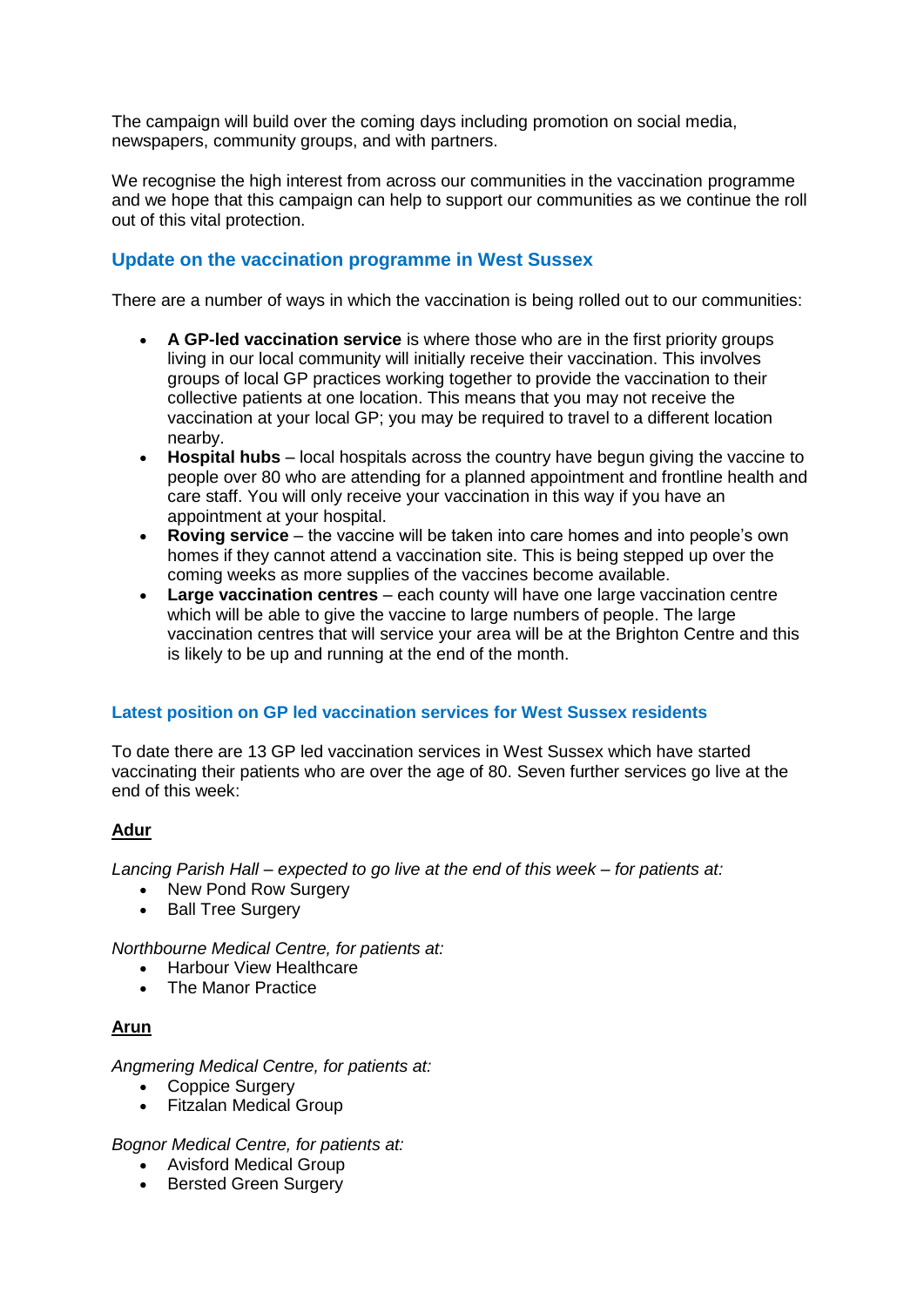- Flansham Park Health Centre
- Grove House Surgery
- Maywood Health Care Centre
- The Croft Surgery
- West Meads Surgery

*Westcourt Medical Centre – expected to go live at the end of this week, for patients at:*

- Park Surgery
- Willow Green Surgery
- Westcourt Medical Centre

#### **Chichester district**

*The Selsey Centre and Tangmere Village Centre – expected to go live at the end of this week, for patients at:*

- Cathedral Medical Group
- Langley House Surgery
- Lavant Road Surgery
- Parklands Surgery
- Selsey Medical Practice
- Southbourne Surgery
- Tangmere Medical Centre
- Witterings Medical Centre

*Pulborough Medical Group, for patients at:*

- Pulborough Medical Group
- Loxwood

A further service at Riverbank Medical Centre in Midhurst is expected to go live in the next fortnight.

We recognise that there have been enquiries this week about how people in Chichester District will access their appointments.

We recognise that some people will have to travel further than others to get their vaccination depending on where they live in the local area. If anyone is concerned about how they will travel to get a vaccine during lockdown, it should be noted that, under the national guidance, it is permissible to receive a lift from someone or there are community transport providers offering this support in terms of transport for medical appointments. You can find information about community and non-emergency transport on the West Sussex County Council website, or call the community hub on 033 022 27980.

#### **Crawley district**

*Leacroft Surgery, for patients at:*

- Bridge Medical Centre
- Langley Corner Surgery
- Leacroft Medical Practice
- Southgate Medical Group

*Saxonbrook Medical Centre, for patients at:*

- Bewbush Medical Centre
- Coachmans Medical Practice
- Gossops Green Medical Centre
- Saxonbrook Medical Centre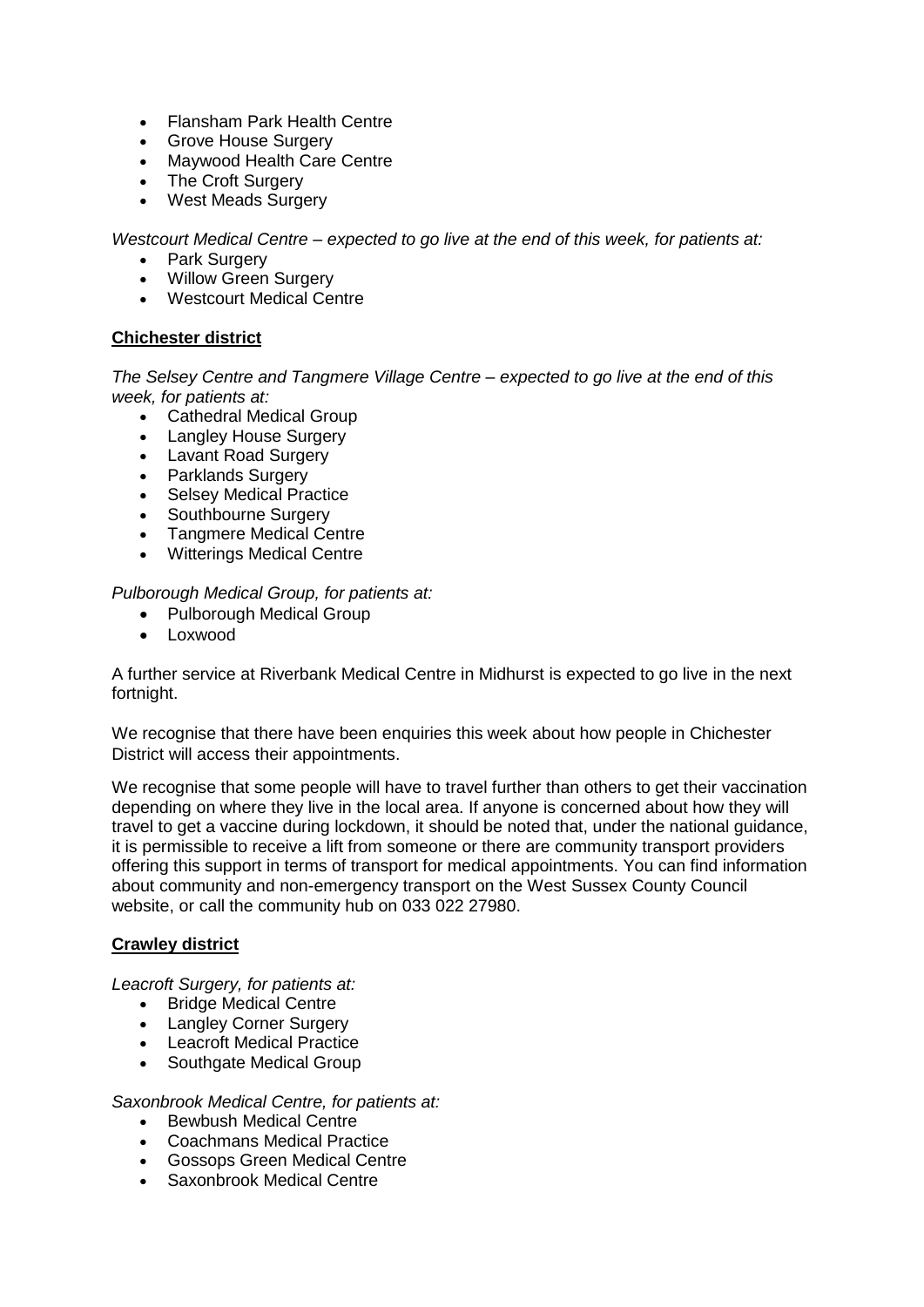*Poundhill Medical Practice, for patients at:*

Woodlands & Clerklands Partnership

#### **Horsham district**

*Christ's Hospital Blue Coats, for patients at:*

- Cowfold Surgery
- Rudgwick Medical Centre
- The Courtyard Surgery
- Village Surgery

*Park Surgery, for patients at:*

- Holbrook Surgery
- Orchard Surgery
- Park Surgery
- Riverside Surgery

*The Glebe Surgery, for patients at:*

• The Glebe

#### **Mid Sussex district**

*Clair Hall, Haywards Heath, for patients at:*

- Dophins Practice
- Newtons Practice
- Northlands Wood Surgery
- Cuckfield Medical Centre
- Lindfield Medical Centre
- Ouse Valley Practice

*Clair Hall, Haywards Heath – expected to go live at the end of this week, for patients at:*

- Brow Medical Centre
- Meadows Surgery
- Mid Sussex Health Care
- Park View Health Partnership
- Silverdale Practice

*Meridian Hall, East Grinstead – expected to go live at the end of this week, for patients at:*

- Crawley Down Health Centre
- Judges Close Surgery
- Moatfield Surgery
- Ship Street Surgery

#### **Worthing district**

#### *Strand Medical Group, for patients at:*

- Cornerway's Surgery
- Selden Medical Group
- Worthing Medical Group

#### *Durrington Health Centre, for patients at:*

- Barn Surgery
- Lime Tree Surgery (Phoenix)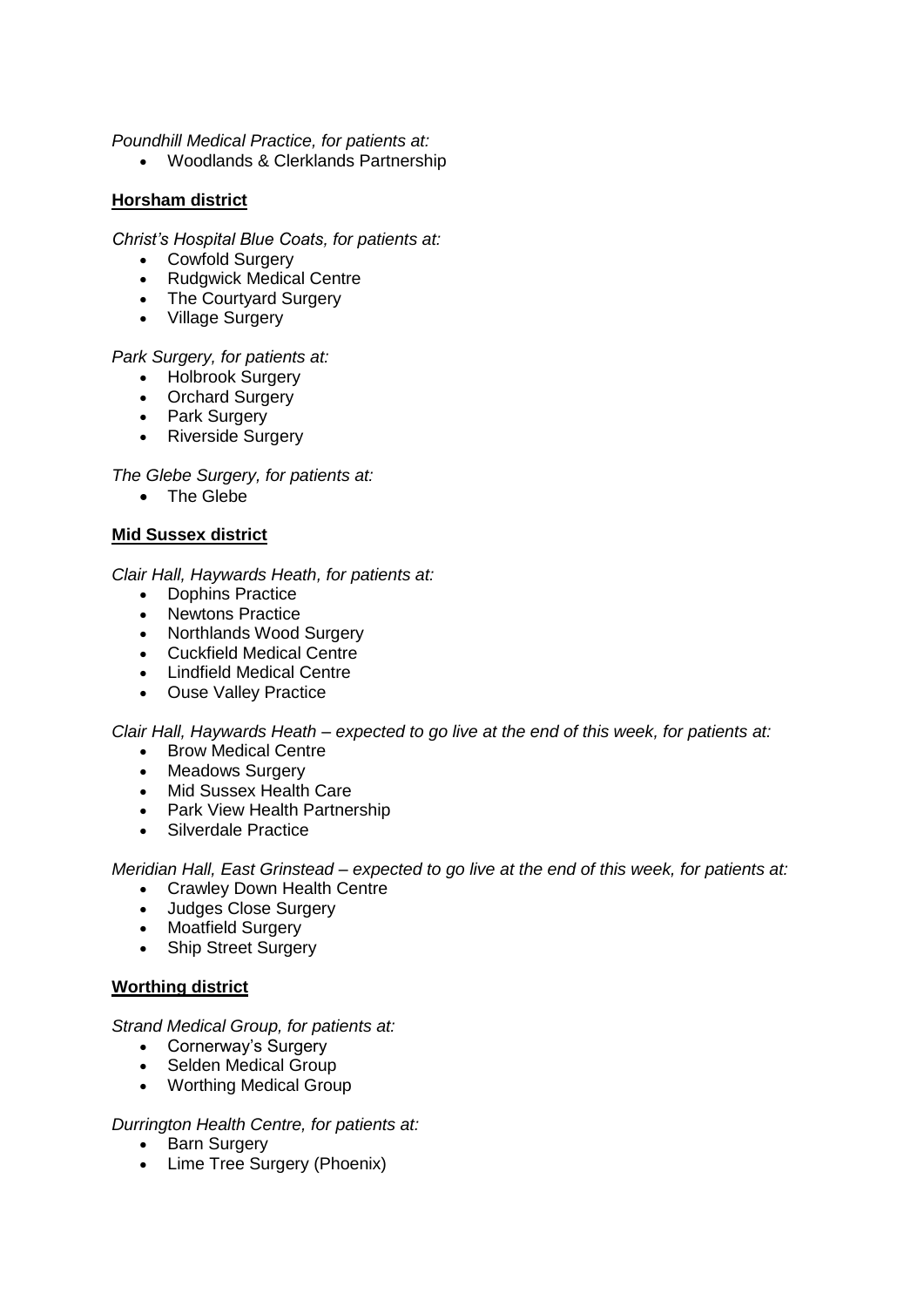*St Lawrence Surgery – expected to go live week at the end of this week, for patients at:*

- Broadwater Medical Centre
- St Lawrence Surgery
- Victoria Road Surgery

#### **How the GP led vaccination services are working**

Each site that has gone live had an initial delivery of vaccine with 975 doses to provide the first vaccination to their patients. Some have ordered further supplies and have completed a second session of first doses to their patients. This will now be an ongoing process with the sites ordering vaccine and inviting in more of their over 80 registered population.

The Government guidance on the timing of the second dose has been updated and is now over a 12 week period. All of our vaccination services will be working to adhere to the guidance and invite their patients back for their second dose in the 12 week period.

We are working to vaccinate as many people as possible as quickly as possible, but deploying a vaccine at this scale is unprecedented. Timing will be dependent to a large extent on manufacturing timescales and supply.

We would please ask all partners to encourage the public not to call their GP practice to find out more about the vaccination programme and to make an appointment. GP practices are incredibly busy at the moment providing their day to day care for patients and they have seen an increase in calls to their teams to ask about the vaccination programme and when it will be available. We are working with all GP practices to have clear information on their websites and working with community partners to ensure we can share the latest updates in our communities.

#### **Hospital hubs**

Hospital hub vaccination services in Sussex were launched at the Royal Sussex County Hospital in Brighton on 08 December 2020. Teams at the hospital have been vaccinating those over the age of 80 who were attending the hospital and health and care staff.

In West Sussex, Worthing Hospital went live as a hospital hub two weeks ago, and Princess Royal Hospital in Haywards Heath, St Richard's Hospital and East Surrey Hospital (for residents in the north of the county) went live last week.

Princess Royal Hospital was one of the first in the country to use the new Oxford AstraZeneca vaccine when it started vaccinating last week.

Other hospital hubs in Sussex include The Conquest Hospital in Hastings and Eastbourne Hospital.

#### **Vaccinations in care homes**

Older people in care homes have been identified as the top priority group for the vaccine by the Joint Committee on Vaccinations and Immunisations due to their high risk from COVID-19. Care staff are also in the top priority.

As of 12 January, a total of 75 care homes in Sussex. This includes two homes in Brighton and Hove; 31 in East Sussex and 42 in West Sussex. Many more homes across our patch will be vaccinated this week, and we will update you on numbers again in the next briefing.